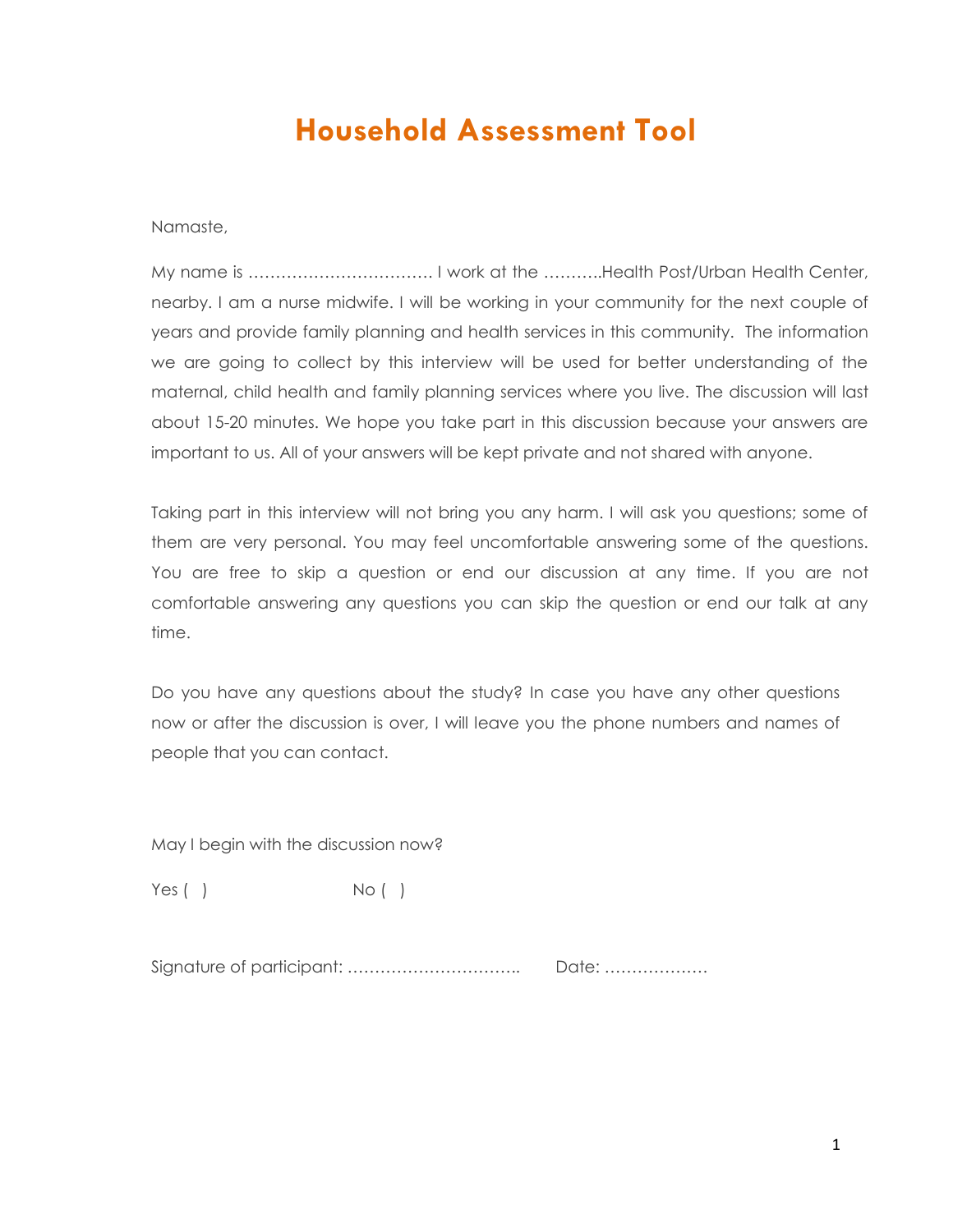## **Form number**: …….

| House No (If available) |  |
|-------------------------|--|

| <b>SN</b> | <b>Question</b>                                     | <b>Response</b>                     | <b>Coding</b>                  | <b>Skip to</b> |
|-----------|-----------------------------------------------------|-------------------------------------|--------------------------------|----------------|
|           | <b>Demographic Information</b>                      |                                     |                                |                |
| 1.        | How old are you?                                    |                                     |                                |                |
| 2.        | What is your religion?                              | Hindu                               | $\mathbf{1}$                   |                |
|           |                                                     | <b>Buddhist</b>                     | $\overline{2}$                 |                |
|           |                                                     | Muslim                              | $\mathfrak{S}$                 |                |
|           |                                                     | Kirat                               | $\overline{4}$                 |                |
|           |                                                     |                                     | 5                              |                |
|           |                                                     | Christian                           | 97                             |                |
|           |                                                     | Other (specify)                     |                                |                |
| 3.        | What is your                                        | <b>Hill Dalit</b>                   | $\mathbf{1}$<br>$\overline{2}$ |                |
|           | caste/ethnicity?                                    | <b>Terai Dalit</b>                  |                                |                |
|           |                                                     | Hill Janajati                       | 3                              |                |
|           |                                                     | Terai Janajati                      | $\overline{4}$                 |                |
|           |                                                     | Other Madeshi                       | 5                              |                |
|           |                                                     | Muslim                              | $\boldsymbol{6}$               |                |
|           |                                                     | Braman/Chhetri                      | $\overline{7}$                 |                |
|           |                                                     | Others (specify)                    | 97                             |                |
| 4.        | How are you or your family                          | Agriculture                         | $\mathbf{1}$                   |                |
|           | members usually earning/                            | <b>Business</b>                     | $\overline{2}$                 |                |
|           | managing your household                             | Salary job                          | $\mathfrak{S}$                 |                |
|           | livelihood now?                                     | Go abroad for work                  | $\overline{\mathcal{A}}$       |                |
|           |                                                     | Wage labor                          | 5                              |                |
|           |                                                     | Pension                             | $\ddot{\circ}$                 |                |
|           |                                                     | <b>Elderly allowance</b>            | $\overline{7}$                 |                |
|           |                                                     | Sell property/borrowed loan/receive |                                |                |
|           |                                                     | interest                            | $\,8\,$                        |                |
|           |                                                     | Other [specify]                     | 97                             |                |
| 5.        | What occupation were you                            | Permanent job                       | $\mathbf{1}$                   |                |
|           | involved in past 12 months?                         | Temporary job                       | $\overline{2}$                 |                |
|           |                                                     | Daily wage basis                    | 3                              |                |
|           |                                                     | Self-business                       | $\overline{4}$                 |                |
|           |                                                     | Others (specify)                    | 97                             |                |
| 6.        | Do you have children?                               | <b>No</b>                           | $\mathsf{O}\xspace$            | 9              |
|           |                                                     | Yes                                 | $\mathbf{1}$                   |                |
| 7.        | If yes, how many children do                        | Son                                 |                                |                |
|           | you have?                                           |                                     |                                |                |
|           |                                                     | Daughter                            |                                |                |
|           |                                                     |                                     |                                |                |
|           |                                                     | Total                               |                                |                |
| 8.        | How old is your last child?                         | $\Box$ If $\Box$ 1                  |                                |                |
|           |                                                     |                                     |                                |                |
|           |                                                     |                                     |                                |                |
|           | <b>Child Health and Reproductive Health Related</b> |                                     |                                |                |
|           |                                                     |                                     |                                |                |
| 9.        | Where do usually receive                            | Government hospital                 | 1                              |                |

2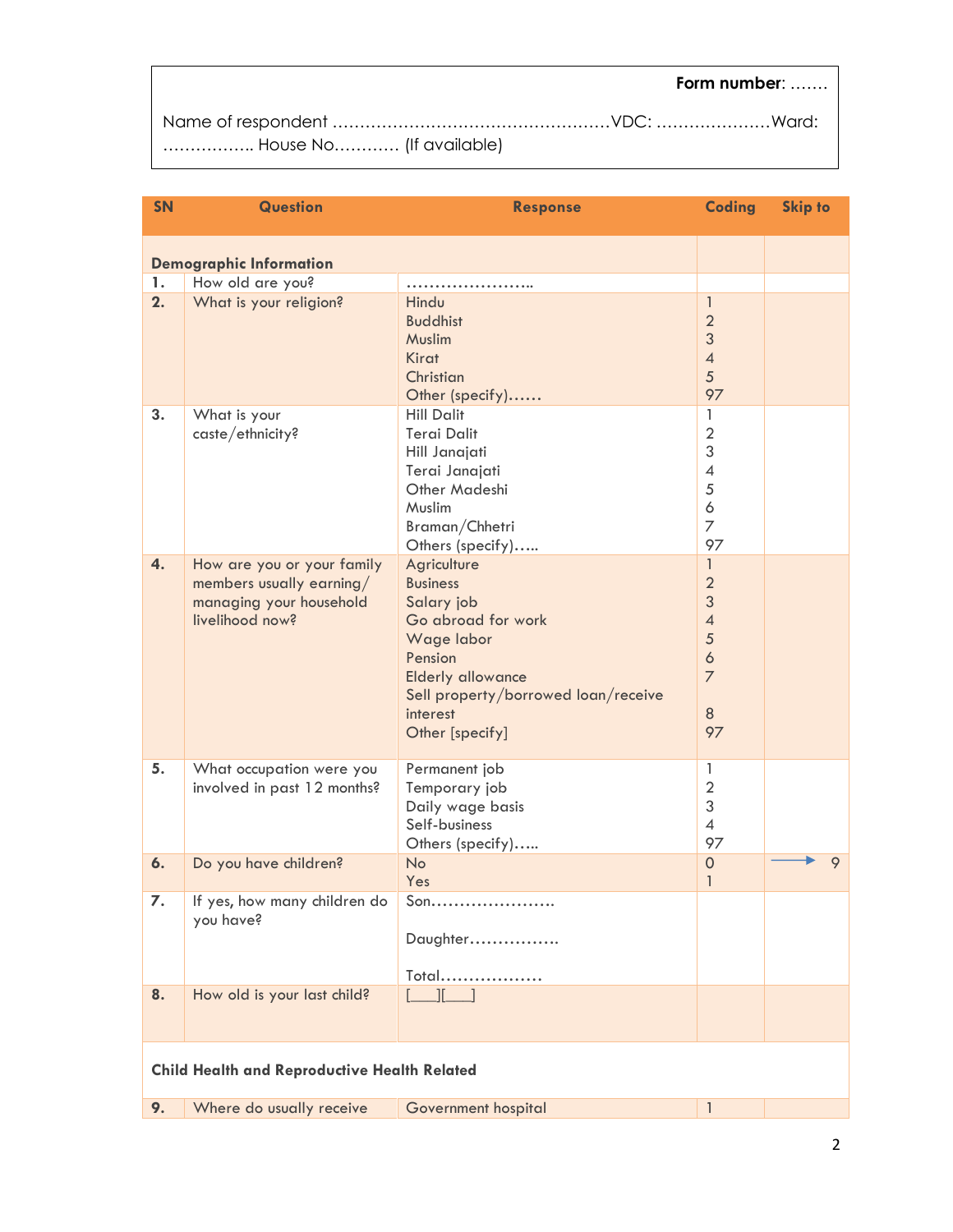|     | the health services for you<br>and your children?<br>(Choose all that apply)                                      | <b>PHCC</b><br><b>HP</b><br><b>Urban Health Centre</b><br><b>PHC</b> outreach clinic<br><b>FCHVs</b><br>Private hospital<br>Private clinic/nursing home<br>Pharmacy<br>Other (specify) _ | $\overline{2}$<br>3<br>$\overline{4}$<br>5<br>$\ddot{\circ}$<br>$\overline{7}$<br>8<br>9<br>97   |                          |
|-----|-------------------------------------------------------------------------------------------------------------------|------------------------------------------------------------------------------------------------------------------------------------------------------------------------------------------|--------------------------------------------------------------------------------------------------|--------------------------|
| 10. | In the last 6 months, have<br>you visited a health facility<br>for care for yourself (or<br>your children)?       | <b>No</b><br>Yes                                                                                                                                                                         | 0<br>1                                                                                           | $\blacktriangleright$ 13 |
| 11. | What was your reason for<br>seeking care?                                                                         | Sick child<br>Other child health concern<br>Pregnancy<br><b>Family planning</b><br>Other adult health concern<br>Other (specify)                                                         | $\mathbf{1}$<br>$\overline{2}$<br>$\mathfrak{S}$<br>$\overline{4}$<br>5<br>97                    |                          |
| 12. | Whom did you see for the<br>health services?                                                                      | Doctor<br>Nurse<br>HA/AHW<br><b>ANM</b><br><b>FCHV</b><br>Other (specify)                                                                                                                | 1<br>$\overline{2}$<br>3<br>$\overline{4}$<br>5<br>97                                            |                          |
| 13. | Who usually make the<br>decision of getting health<br>care services of your or<br>children?                       | Myself<br>Husband<br>Partner and I together<br>Mother in-law<br>Father in law<br><b>Sister</b><br>Other (specify)                                                                        | $\mathbf{1}$<br>$\overline{2}$<br>3<br>$\overline{4}$<br>5<br>6<br>97                            |                          |
|     | <b>Family planning related</b><br><b>Information</b>                                                              |                                                                                                                                                                                          |                                                                                                  |                          |
| 14. | Are you currently using any<br>family planning method to<br>delay or avoid getting<br>pregnancy?                  | <b>No</b><br>Yes                                                                                                                                                                         | $\mathbf 0$<br>1                                                                                 | $+8$                     |
| 15. | If yes, which family planning<br>method are you, your<br>(spouse) currently using to<br>delay or avoid pregnancy? | Injectable<br>Pills<br>Condom<br>Implants<br><b>IUCD</b><br>Male sterilization<br>Female sterilization<br>Rhythm method<br>Withdrawal<br>Other (Specify)                                 | 1<br>$\overline{2}$<br>3<br>$\overline{\mathcal{A}}$<br>5<br>6<br>$\overline{z}$<br>8<br>9<br>97 |                          |
| 16. | Where did you obtain the<br>family planning methods last<br>time?                                                 | <b>HP</b><br><b>PHCC</b><br>Urban health center                                                                                                                                          | $\mathbf{1}$<br>$\overline{2}$<br>3                                                              |                          |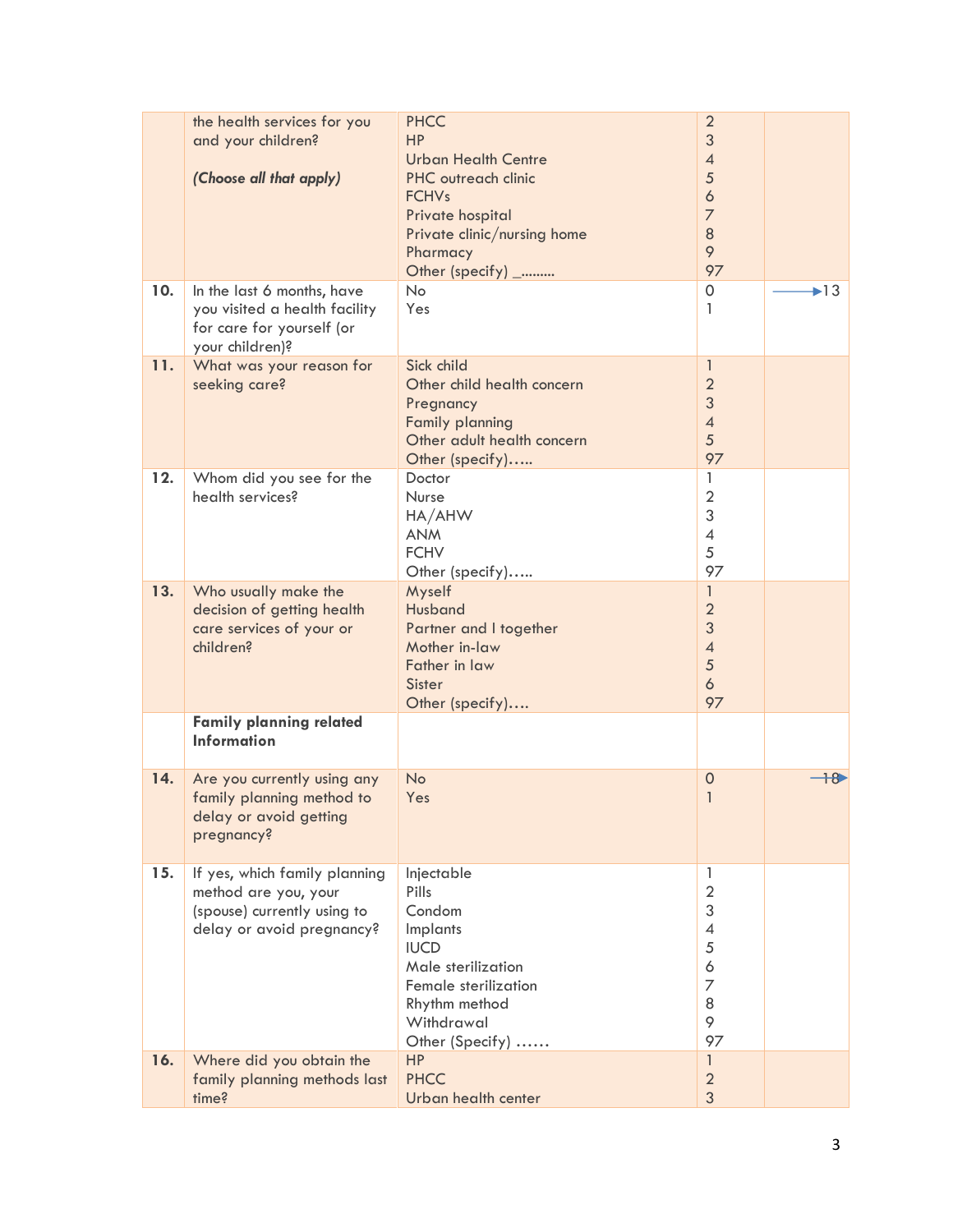| 17. | Do you have difficulty                                                                                                        | PHC outreach clinic<br><b>FCHVs</b><br>Government hospital<br>Private hospital<br>Private clinic/nursing home<br>Pharmacy<br><b>Traditional healers</b><br>Other (Specify)<br><b>No</b>                                | $\overline{A}$<br>5<br>$\ddot{\circ}$<br>$\overline{7}$<br>$\,8\,$<br>9<br>10<br>97<br>$\mathbf 0$ | $\blacktriangleright$ 19 |
|-----|-------------------------------------------------------------------------------------------------------------------------------|------------------------------------------------------------------------------------------------------------------------------------------------------------------------------------------------------------------------|----------------------------------------------------------------------------------------------------|--------------------------|
|     | receiving the family<br>planning methods from<br>there?                                                                       | Yes                                                                                                                                                                                                                    | 1                                                                                                  |                          |
| 18. | If yes, what were the<br>difficulties faced in using the<br>family planning methods?<br>(Choose all that apply)               | Long distance to health facility<br>Unavailability of method of choice<br>Busy in household work<br>Male service provider<br>Unfriendly behavior of HF staffs<br>No permission to go out of house<br>Other (Specify)   | $\mathbf{1}$<br>$\overline{2}$<br>3<br>$\overline{\mathcal{A}}$<br>5<br>$\ddot{\circ}$<br>97       |                          |
| 19. | If you are not using any FP<br>method, can you tell me the<br>reason for not using any<br>methods?<br>(Choose all that apply) | Due to fear of side-effects<br>Distance of health facility<br>Refusal by husband<br>Refusal by other family members<br>Not allowed by religion<br>Not needed because of migrated<br>husband/partner<br>Other (Specify) | 1<br>$\mathbf 2$<br>3<br>4<br>5<br>6<br>97                                                         |                          |
| 20. | Do you intend to use a<br>family planning method in<br>the next 3 months?                                                     | <b>No</b><br>Yes                                                                                                                                                                                                       | $\mathbf 0$<br>1                                                                                   |                          |
|     | <b>Migration Status</b>                                                                                                       |                                                                                                                                                                                                                        |                                                                                                    |                          |
| 21. | Does your husband travel<br>outside of the community?                                                                         | <b>No</b><br>Yes                                                                                                                                                                                                       | $\overline{0}$<br>1                                                                                | <b>End</b><br>survey     |
| 22. | In the last year, how many<br>months was your husband<br>away from your community<br>for work?                                |                                                                                                                                                                                                                        |                                                                                                    |                          |
| 23. | Where does your husband<br>travel for work?                                                                                   | Within district<br>Within country<br>Out of Country (International)                                                                                                                                                    | $\mathbf{1}$<br>$\overline{2}$<br>3                                                                |                          |
| 24. | Do you communicate with<br>your husband while he is<br>away?                                                                  | No<br>Yes                                                                                                                                                                                                              | $\mathbf 0$<br>1                                                                                   | End<br>survey            |
| 25. | When you discuss your<br>husband's next visit time, do<br>you discuss family planning<br>with him                             | <b>No</b><br>Yes                                                                                                                                                                                                       | $\mathbf 0$<br>1                                                                                   |                          |